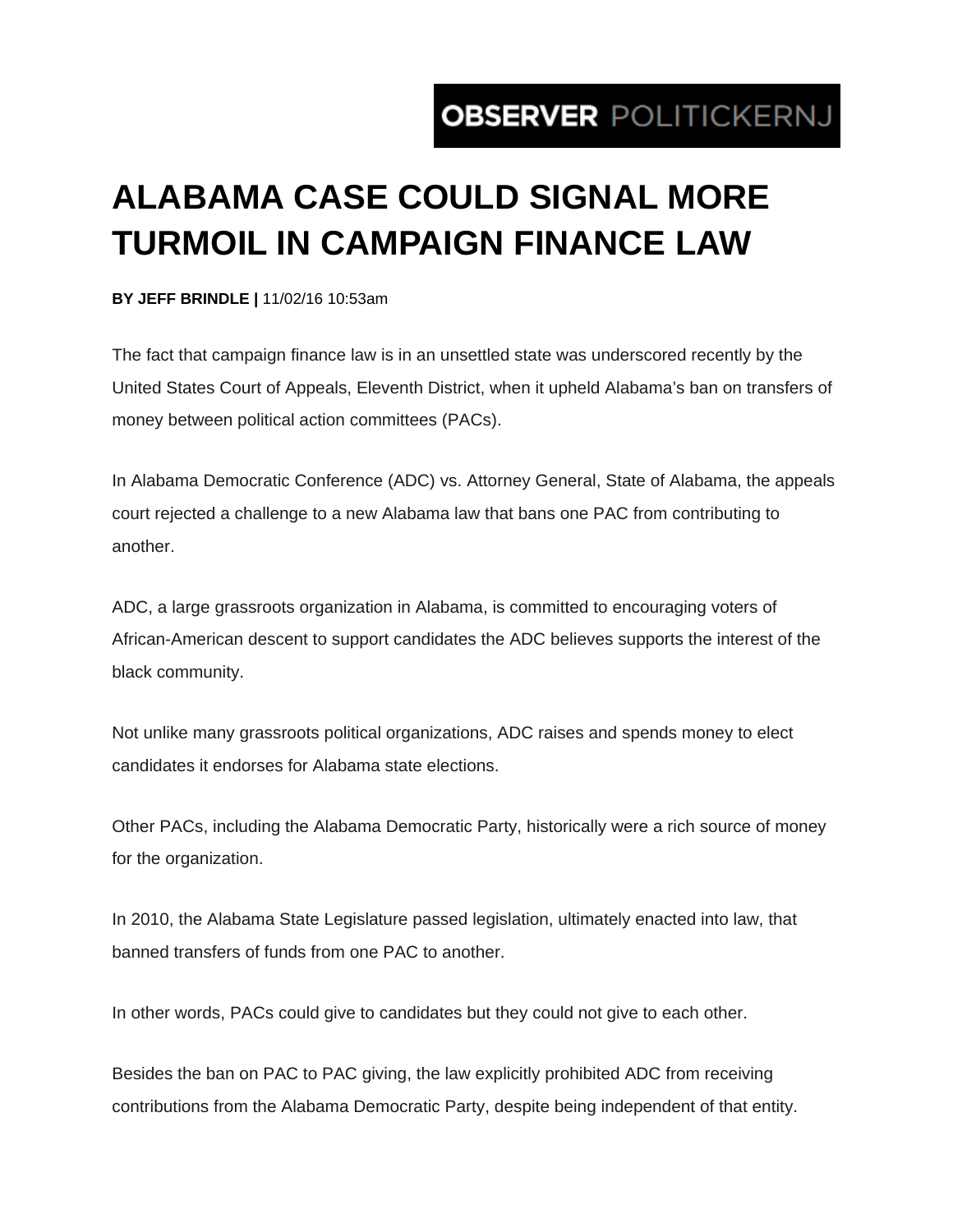In order to comply with the law and still be able to access its traditional sources of funding, the ADC established separate bank accounts, one for candidate contributions and one for independent expenditures.

When this restructuring was still disallowed, ADC sued the State of Alabama in 2011, arguing that the new law "violated its First and Fourteenth Amendment rights."

The ADC maintained that under Citizens United vs. FEC, the State of Alabama could not regulate independent expenditures.

Initially, the challenge went ADC's way. The United States District Court for the Northern District of Alabama granted summary judgment on behalf of ADC, enjoining the State from enforcing the law.

Alabama appealed the ruling and the Eleventh District Appeals Court reversed the ruling of the District Court.

It's ruling asserted "in prohibiting limits on independent expenditures, Citizens United heavily emphasized the independent, uncoordinated nature of those expenditures, which alleviates concerns about corruption. But the independence of an organization like the ADC, which both makes independent expenditures and contributes directly to candidates, may be called into question and concerns of corruption may reappear."

The decision by the Eleventh District further ads to the unsettled state of campaign finance law in America. Other courts throughout the nation have weighed in on this issue, some supportive of the court's decision, some in conflict with it.

For example, in Carey vs. Federal Elections Commission, 2011, the D.C. District Court dealt with a similar issue and rendered a decision that ushered in the era of Super PACs.

The Court allowed corporations and unions to create PACs that contained one account for making contributions to candidates and a separate, segregated account for independent expenditures only. This decision came after the D.C. Court of Appeals in Speech Now, 2010,